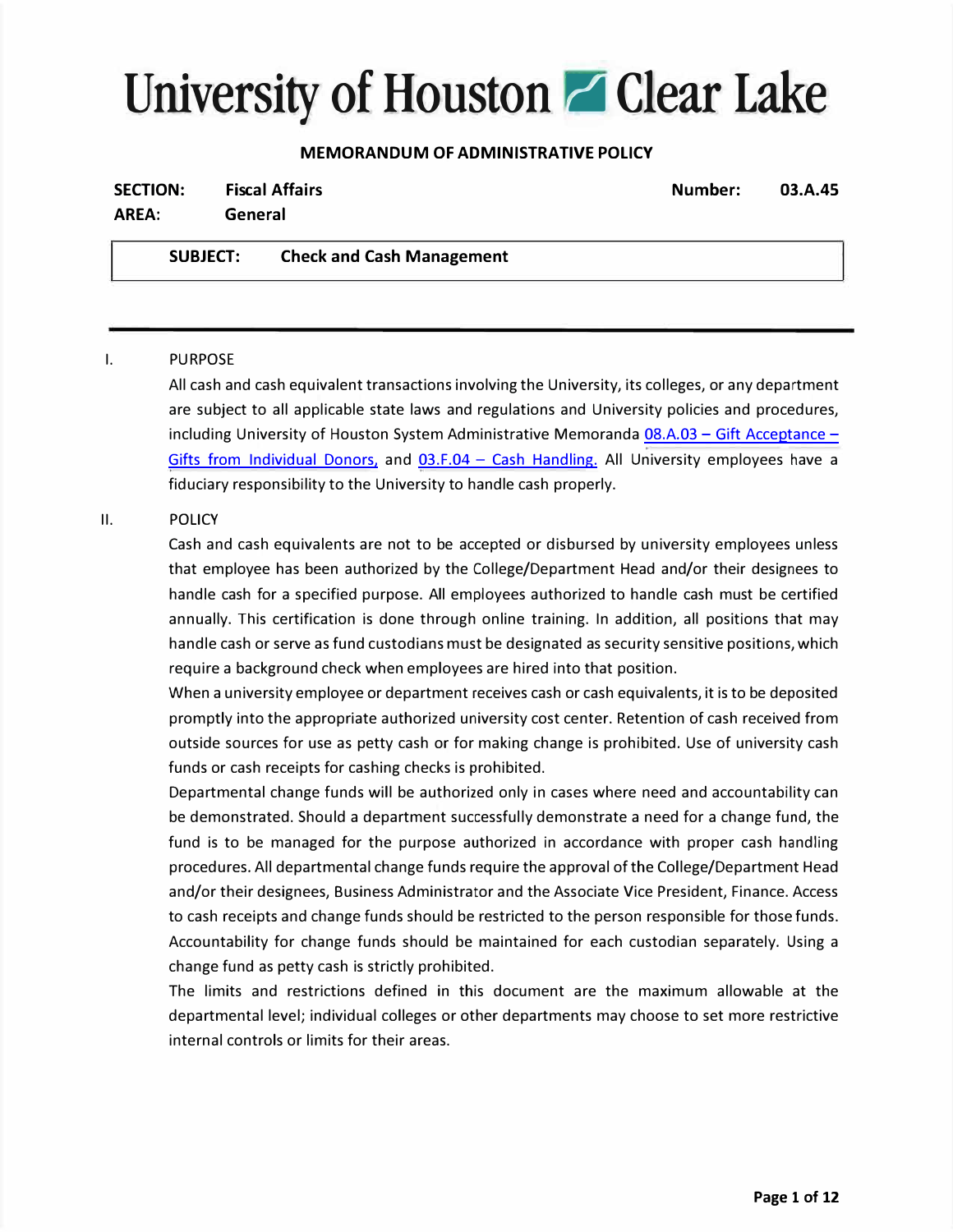#### Ш. **DEFINITIONS**

- $3.1$ Cash and Cash Equivalents: For the purposes of this document: U.S. currency (dollars and coins); personal, business, bank, and cashier's checks; money orders; travelers' checks; gift cards; or foreign drafts (but not foreign currency). (Note: The acceptance of foreign drafts may involve different procedures.)
- $3.2$ Cash recipient cost center: A University of Houston-Clear Lake cost center authorized by the College/Department Head or their designees or cost center manager to receive cash for a specific purpose.
- $3.3$ Cash handling custodian: A person assigned the responsibility for the receipt, approval/certification, or deposit of cash and/or credit card sales within the area for any purpose. Depending upon the structure of the area receiving the cash and/or credit card sales, this designation may be given to the department approver of the General Ledger journal or to others with responsibilities for handling the cash; at the very least, one cash custodian must be assigned for each area receiving cash and cash equivalents. Cash handling custodians must adhere to the same standards of accountability as fund custodians. The same person may be both cash and a fund custodian. All positions that may include cash handling responsibilities must be designated as security sensitive, which require a background check when employees are hired into that position.

Examples of "cash handling custodians" and "fund custodians" include but are not limited to any employee who:

- $3.3.1$ Accepts funds (cash, checks, credit cards) on behalf of UHCL
- $3.3.2$ Opens mail that contains a check for UHCL
- $3.3.3$ Is given cash/check to hold/lock up
- $3.3.4$ Volunteers at any fundraising event where they handle money (i.e. USA fundraising, Harvest Fair, etc.)
- $3.3.5$ Creates a deposit journal in PeopleSoft
- $3.3.6$ Transports a deposit or change fund to Student Business Services (SBS) or a check to another department
- $3.4$ Cash handling areas: Those areas or departments where cash is handled - through a change fund and/or cash receipts
- $3.5$ Cash receipts: Any cash or cash equivalents received by a university department in checks and/or currency, for any purpose (revenues for goods or services, fees, gifts, etc.).
- $3.6$ Change fund: A fund established for the purpose of supporting a sales or service operation. The change fund is used to make change for direct sales of goods or services or to support indirect services (such as copy card machines and bill changers).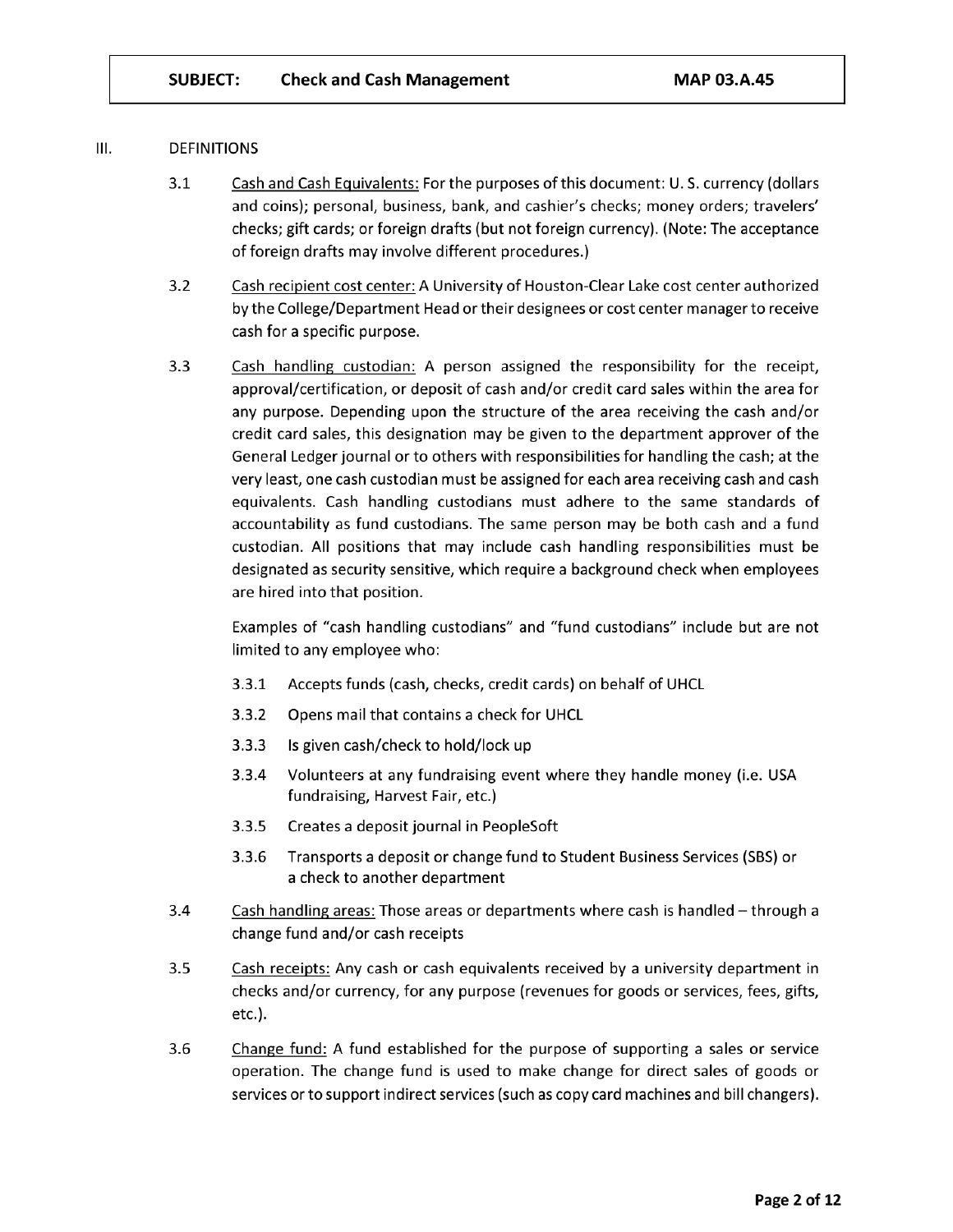- $3.7$ Cost center: A valid general ledger chart field combination that represents an activity authorized to record transactions, usually a program within a department or a department. A cost center consists of the business unit, fund, department ID, program, and project.
- $3.8$ Credit card sales: Acceptance of a credit card for payment for merchandise or services; includes entering the pertinent credit card information into the credit card processing equipment, obtaining an approval or declination code from the credit card processor, and, if appropriate, having the customer sign a sales receipt acknowledging the transaction.
- $3.9$ Currency: For the purposes of this document, U.S. money: dollars and coins.
- $3.10$ Department approver: A person authorized to electronically approve general ledger journals for a department in workflow, including cash deposit journals. The department approver's approval of a cash deposit journal indicates that the funds being deposited are properly classified, recorded to the proper cost center in accordance with university policies and procedures, and if restricted, are deposited into a restricted cost center in accordance with any applicable funding source restrictions.
- $3.11$ Departmental cash fund: The term used to refer to any type of cash fund maintaine at a decentralized level: change funds.
- $3.12$ Fund custodian: The departmental employee specifically authorized to manage monies in a change fund. The fund custodian is responsible for the fund's safekeeping and ensuring that monies are accounted for in accordance with this document. The same person may be both a fund and a cash handling custodian. All positions that may include fund custodian responsibilities must be designated as security sensitive, which require a background check when employees are hired into that position.

#### IV. **CASH HANDLING - GENERAL**

Employees handling cash or cash equivalents are subject to all provisions outlined herein.

University positions with cash handling or fund custodial responsibilities must be designated as security sensitive and require a background check when employees are hired into that position.

- 4.1 All university departments must have internal policies and procedures for handling cash and cash equivalents, which are reviewed and approved by General Accounting & Financial Reporting before the department begins handling cash.
	- $4.1.1$ The procedures should include the basic tenets outlined in this document.
	- Procedures for recording revenue should outline an audit trail that will  $4.1.2$ identify the receipt of funds, the deposit of those funds in the university bank account, and the recording of the journal in the university financial system.
	- All processes are subject to review for standards of accountability. 4.1.3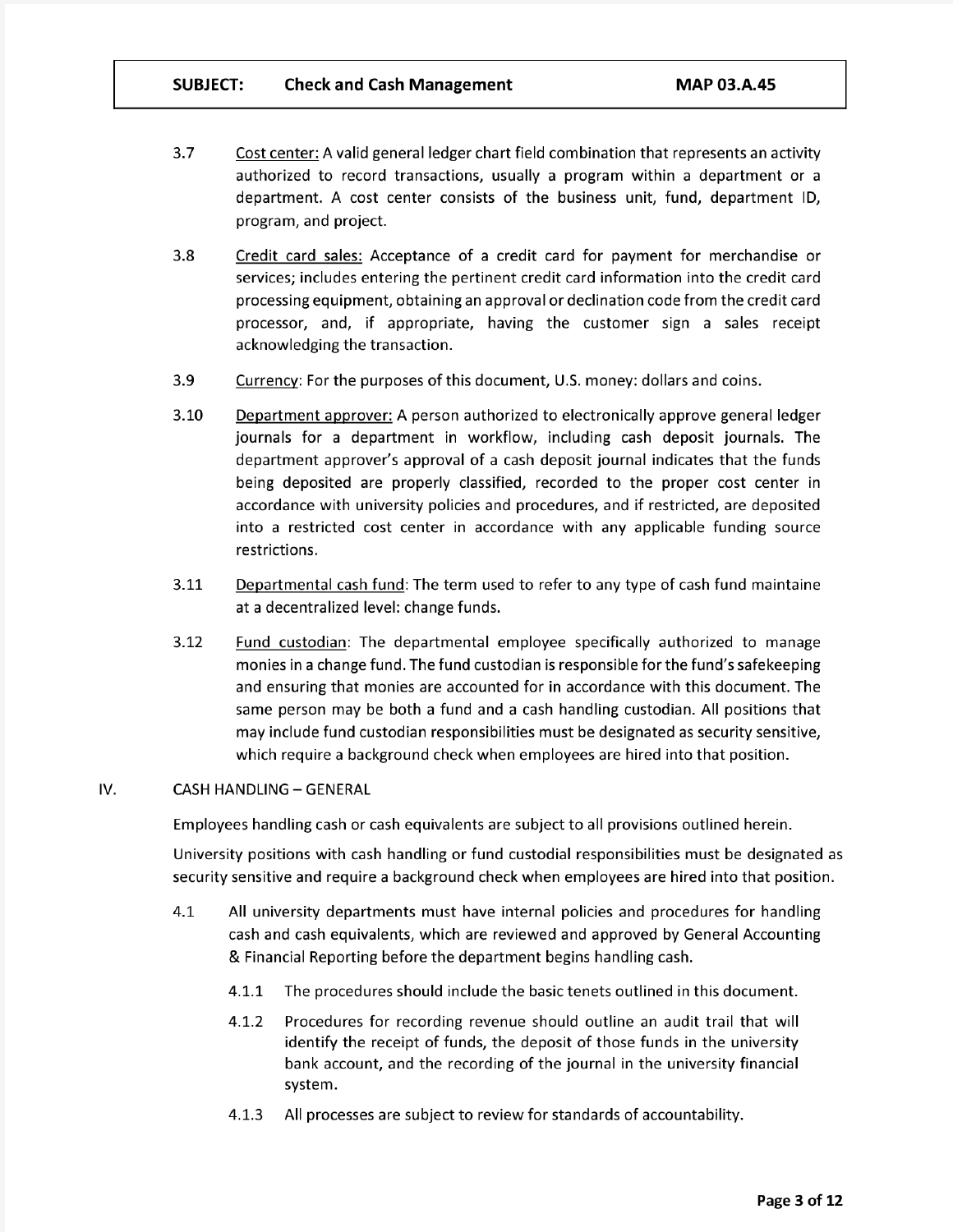- 4.2 College/Department Heads and/or their designees and Business Administrators are responsible for:
	- 4.2.1 Ensuring that cash funds and cash received in their areas are properly managed and that procedures are in place to help ensure adequate control of funds, which have been pre-approved by General Accounting & Financial Reporting.
	- 4.2.2 Assigning and authorizing cash handling and fund custodians. To help ensure a system of checks and balances, the fund or cash handling custodian may not be the employee with approval or verification responsibilities for the department's cost centers. If segregation of duties cannot be performed within a department due to insufficient staffing, additional review should be performed to validate and approve the cash receipt and monthly verification process.
	- 4.2.3 Ensuring that cash handlers and fund custodians are certified annually by completing the required online training.

Cash/Change fund custodians are also required to complete and submit the Cash Handling Authorization Form and/or [Change Fund Request Form](https://www.uhcl.edu/about/administrative-offices/finance/documents/change-fund-request-form-department.pdf)-[Departmental](https://www.uhcl.edu/about/administrative-offices/finance/documents/change-fund-request-form-department.pdf) to General Accounting & Financial Reporting on an annual basis.

4.2.4 Ensuring the revenues from fees or services are deposited into and managed in a cash recipient cost center authorized for that purpose.

Request for Cost [Center Action form](https://www.uhcl.edu/about/administrative-offices/finance/documents/cost-center-request-for-action-form.pdf) must be submitted to General Accounting & Financial Reporting to create/modify cost center.

- 4.2.5 Assigning cash handling custodians to be responsible for the cash and cash equivalents received and deposited into this cost center, and ensuring that the custodian assigned complies with policies and procedures regarding cash handling.
- 4.3 Under certain circumstances, a college or department may collect fees or may enter into an agreement to provide services of a special nature for which it will be compensated, provided the college or department receives written authorization from the College/Department Head and/or their designees and the Associate Vice President, Finance or designee to collect such fees. These departments are subject to the following guidelines:
	- 4.3.1 Academic charges and other direct costs matriculated students incur to attend the university shall be made directly by the payer to Student Business Services (SBS), not through the department.
	- 4.3.2 Fees and charges for services require the prior authorization and approval of the College/Department Heads and/or their designees, the appropriate Vice president, and the Board of Regents. Requests for fees and charges shall be submitted annually through the Budget Office for Board of Regents approval. Each college or department should have guidelines in place for requesting and approval of such charges.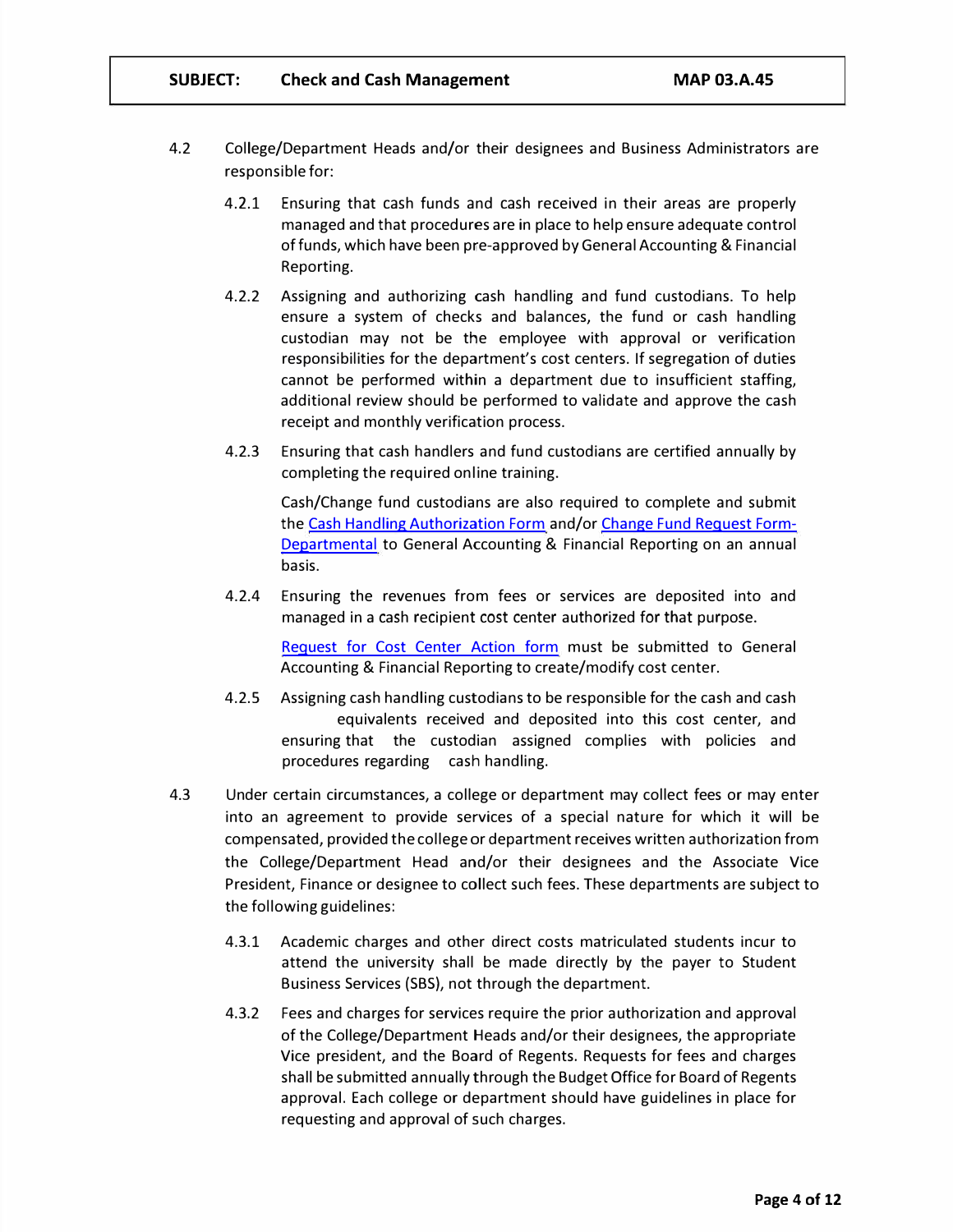- 4.4 Overages and shortages of cash and cash equivalents are reported as follows:
	- 4.4.1 Individual overages/shortages of less than \$20 are charged against or credited to a departmental cost center using the cash over/short account (50015).
	- 4.4.2 Individual overages/shortages of \$20 or more, or cumulative annual overages/shortages of \$40 or more, are immediately reported to General Accounting & Financial Reporting. Initial notification must be followed up with a written Cash Overage [Shortage](https://www.uhcl.edu/about/administrative-offices/finance/documents/cash-overage-shortage-incident-report.pdf) Incident Report, which is sent to GeneralAccounting & Financial Reporting.

General Accounting & Financial Reporting will notify the Associate Vice President, Finance and the University of Houston System Internal Auditing department (if not previously notified) of any cumulative annual overages/shortages in excess of \$100, or in other cases they determine should be reported. A log of all reported discrepancies will be kept in General Accounting & Financial Reporting.

- 4.5 The Student Business Services (SBS) Office is the primary department responsible for revenue collection of approved tuition, fees, and other centrally billed charges through the student billing system. In addition to their primary responsibilities, SBS will accept all cash deposits prepared by university departments and will use an armored transport service to deliver university deposits to the bank in tamper evident bank bags. SBS will be the intermediate approver for cash deposits submitted to general ledger journal workflow. SBS will provide locked bank bags and related instructions and information, as required.
- 4.6 Non-sufficient funds (NSF) Checks

When a check that has been accepted and deposited is returned unpaid by the bank, SBS processes the return as follows:

- 4.6.1 If the payment was posted to a student's account, the check is posted to the student's account as an NSF check.
- 4.6.2 If the payment was not posted to a student's account, the check is posted to a cost center designated by the department as Accounts Receivable  $-$ Returned Checks. SBS will notify the department of unpaid checks from their area.
- 4.6.3 SBS will attempt to collect on all returned checks initially posted to a student's account.
- 4.6.4 Departments that accept a check from a person without a student account will be responsible for collecting funds for the returned check.
- 4.7 All cash funds and other cash operations are subject to unannounced reviews by the responsible College/Department Heads or their designees, Business Administrators, representatives of General Accounting & Financial Reporting, Finance , and by the University of Houston System Internal Auditing staff.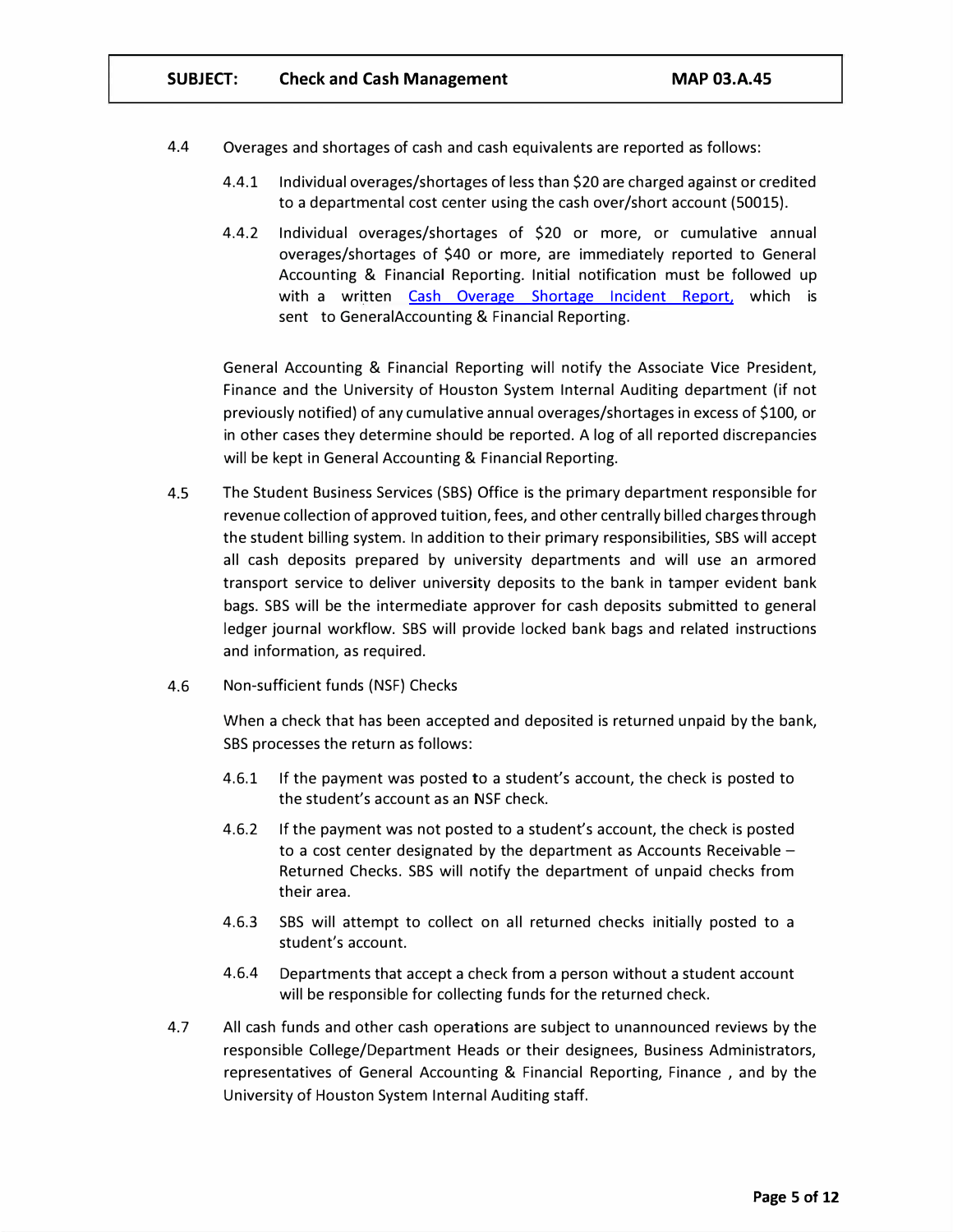- 4. 7.1 All authorized staff will carry and present staff ID cards. The fund custodian may contact the Office conducting the review to verify the identity of the reviewer.
- 4. 7.2 Fund custodians must comply with all legitimate requests for review. Inconvenience will not be considered sufficient grounds for delay of a review.
- 4.7.3 Upon completion of a review, a report will be issued and a copy made available to the fund or cash custodian.
- 4.7.4 All university employees have an obligation to report any suspected irregularity in the handling of cash or cash equivalents (including the receipt or suspected receipt of counterfeit currency) in accordance with System Administrative Memorandum  $01.C.04 -$  Reporting/Investigating Fraudulent Acts.

# V. DEPARTMENTAL DEPOSIT POLICY

Departments accepting cash and cash equivalents must follow the below guidelines and include detailed requirements for: authorization to accept cash and cash equivalents, form of receipt, form of payment, physical safeguards, remote check deposit access and use, deposit routing, deposit timeliness, deposit preparation and reconciliation, overage and shortage logs, use of authorized locked deposit bank bags, use of authorized cost centers, procedures for physical transfer of deposits, records retention, and cost center verification.

- 5.1 Any funds received by UHCL must be deposited according to the following:
	- 5.1.1 \$100.00 or more within one business day.
	- 5.1.2 \$0-\$99.99 within five business days.
	- 5.1.3 All funds must be deposited at the Student Business Services office the same day the deposit journal is initiated.
- 5.2 The receipt of funds must be accounted for :
	- 5.2.1 Currency and Checks use of controlled pre-numbered receipt, currency log, cash register tape, ticket or other documentation approved by the Associate Vice President, Finance.
	- 5.2.2 Checks must be made payable to UHCL and restrictively endorsed upon receipt.
- 5.3 Cash and cash equivalents must be physically safeguarded in a cash register, safe, locked drawer, or locked file cabinet until deposit. Access must be limited to only approved employees.
- 5.4 A deposit coversheet is required for all deposits. Prepare [Deposit Coversheet form](https://www.uhcl.edu/about/administrative-offices/finance/documents/deposit-coversheet-form.xls) See [Instructions to prepare deposit coversheet.](https://www.uhcl.edu/about/administrative-offices/finance/documents/deposit-coversheet-form-instructions.pdf)
- 5.5 Prepare the deposit entry in PS Financial System. PeopleSoft Journal Entry training.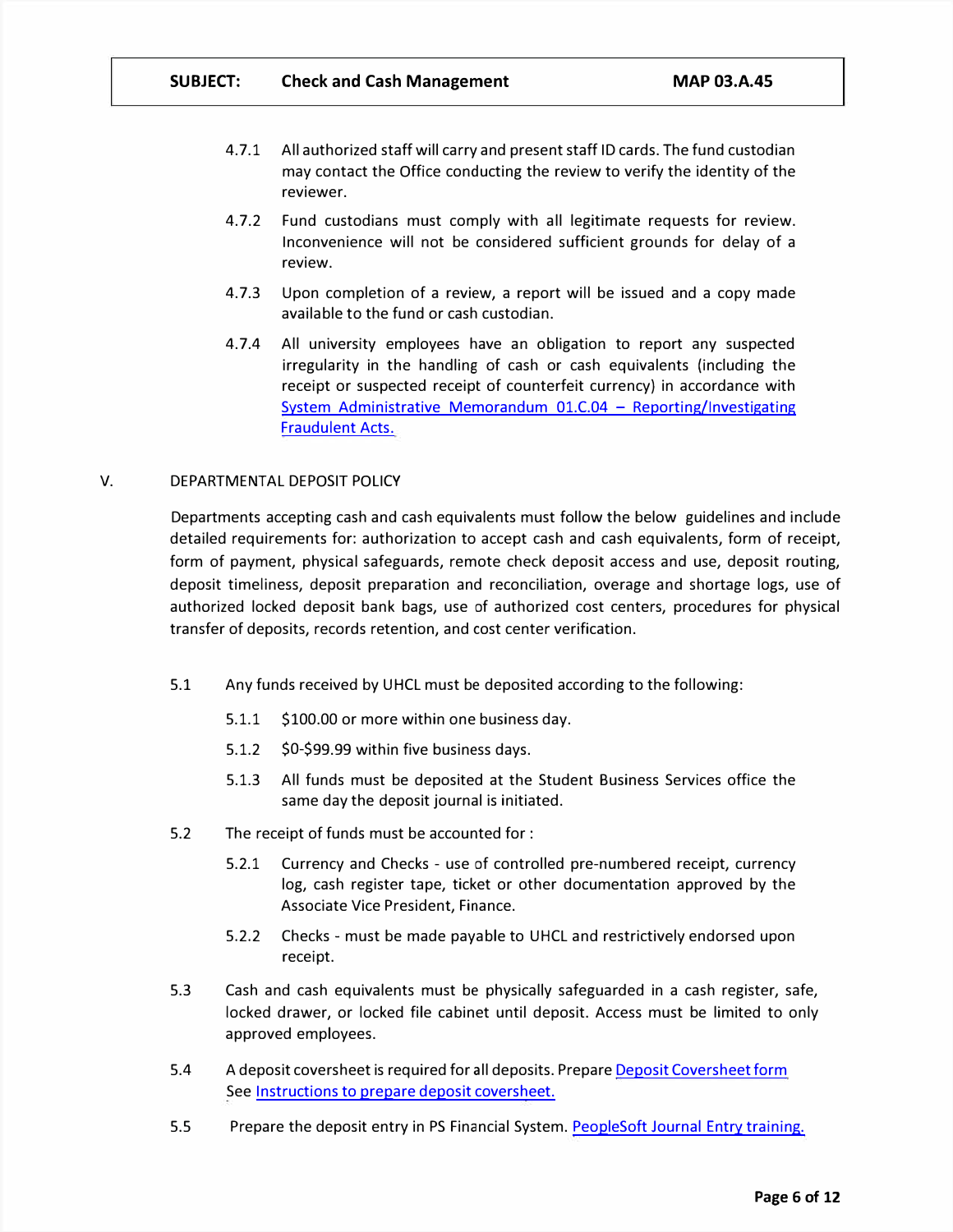- 5.6 Upload supporting documents to the deposit journal entry. Supporting documents includes deposit coversheet, departmental excel worksheet, copies of pre-numbered receipts, or a cash log, award letter, memo from the donor, etc. Note  $-$  an exception to this requirement would be small amounts of coins accepted for copy charges.
- 5.7 Endorse all checks with a UHCL stamp, provided by the Finance Office.
- 5.8 Place all checks and/or cash and cash equivalents in a locked deposit bank bag, along with two copies of the Journal coversheet from PeopleSoft Financial System.
- 5.9 All deposits must be delivered:
	- 5.9.1 In person to Student Business Services Office
	- 5.9.2 In a locked deposit bank bag and
	- 5.9.3 On the same day that the PeopleSoft journal entry is originated.

Deposits of credit card sales follow the same journal requirements, except that all sales must be recorded on a journal within 24 hours, regardless of the dollar amount

## VI. EMERGENCY DEPOSIT POLICY

UHCL departments should follow the emergency deposit guidelines for manual cash/check deposit journals for deposits greater than \$100 only, if PeopleSoft Financial System is down and remains non-operational past 4.00 PM:

- 6.1 Departments should bring in their manual [Emergency Journal](https://www.uhcl.edu/about/administrative-offices/finance/documents/emergency-journal-entry-form.xlsx) Entry form and the [Deposit Coversheet Form](https://www.uhcl.edu/about/administrative-offices/finance/documents/deposit-coversheet-form.xls) along with one copy of each to the SBS Office with their cash deposit bags as they normally would. The manual Journal Entry form must be approved by a Business Administrator, Supervisor, or an approver in the PeopleSoft workflow process. Do not input the deposit journal entry into PeopleSoft Finance and upload the backup documentationto the journal at this time.
- 6.2 The SBS Office will receive the cash deposits with the copy of deposit Journal Entry form and the copy of Deposit Coversheet Form. The original deposit Journal Entry form and Deposit Coversheet Form willbe signed and acknowledged by the SBS Office and returned to the department.
- 6.3 As the system becomes operational, the department will manually input deposit journal and upload the deposit coversheet form with all other supporting documents into PeopleSoft Financial System.
- 6.4 Departments thereafter should bring in their PS Journal Entry form to SBS Office, reclaim their cash deposit bags, and have the PeopleSoft deposit journal entry reviewed and approved by SBS Office for actual deposit into bank.
- 6.5 If the department personnel had already entered a deposit journal entry in workflow and the journal entry is on the college/department approver's work list, please complete the manual journal entry form along with the Deposit Coversheet Form,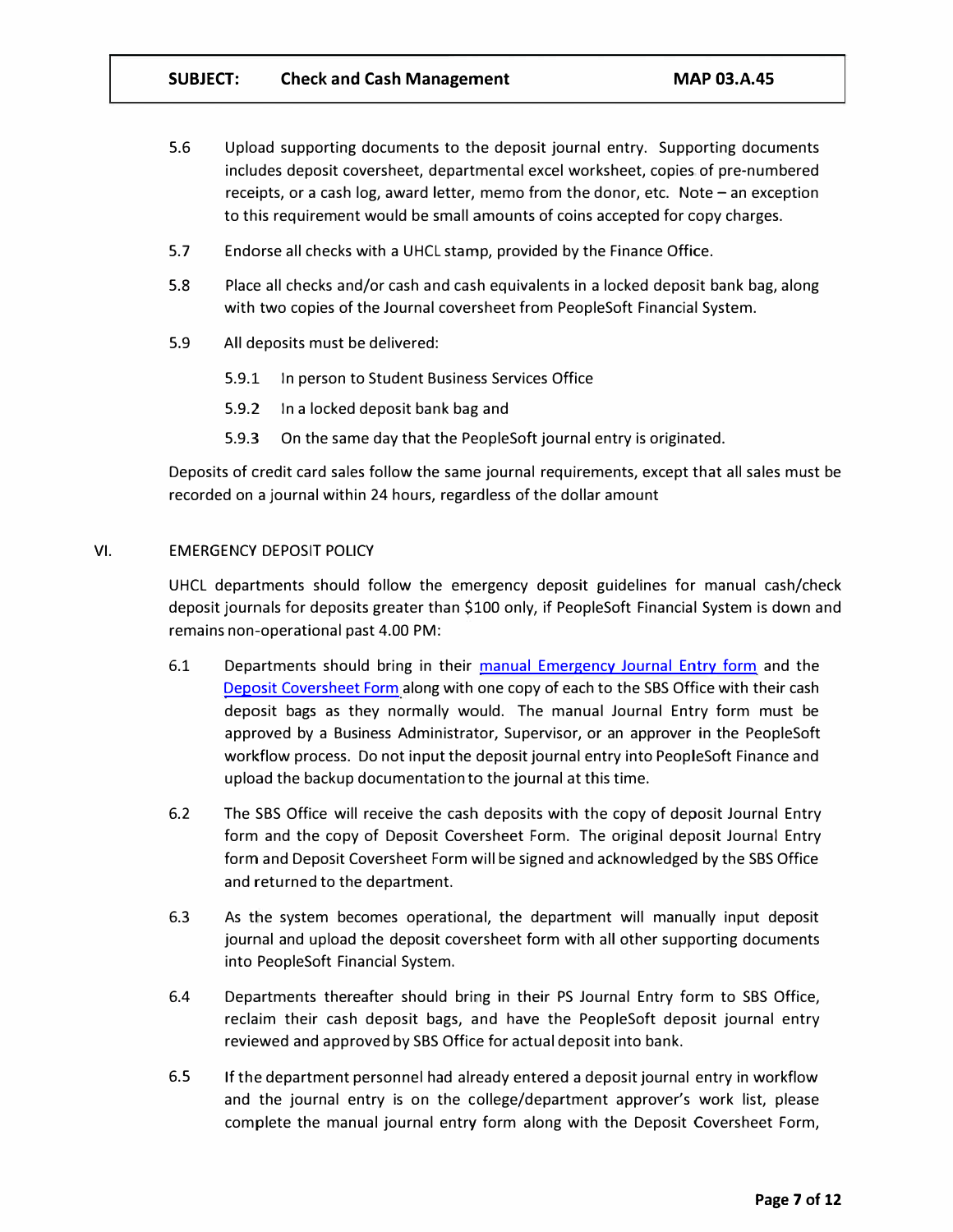marking on the Journal Entry form "JOURNAL ALREADY IN WORKFLOW". Take this along with your deposit to the SBS Office. This will help the SBS Office identify those journals that will not need to be manually entered once PeopleSoft Financial System is operational again.

# VII. DEPARTMENTAL CHANGE FUNDS

- 7.1 Change Fund Purpose and Limitations
	- 7.1.1 Change funds are established for the purpose of conducting sales or service transactions, and are usually set up to support services such as copy machines or service transactions.
	- 7.1.2 Under certain circumstances, a change fund for a short-term operation may be required and may be obtained by submitting the [Change](https://www.uhcl.edu/about/administrative-offices/finance/documents/change-fund-request-form-temporary.pdf) Fund Request Form [- Temporary](https://www.uhcl.edu/about/administrative-offices/finance/documents/change-fund-request-form-temporary.pdf) that must be approved by the Associate Vice President, Finance and/or designee. Temporary change funds must be returned to the SBS Office with a general ledger journal within 3 to 4 business days.
- 7.2 The Associate Vice President, Finance or designee may approve a request for a departmental change fund when the need can be clearly demonstrated and justified. Approval of the request and the amount of the change fund will be based upon the facts and circumstances of each request.
	- 7.2.1 Departmental Change funds must be approved and reauthorized annually.
	- 7.2.2 Accountability for change funds should be maintained for each custodian separately and must be reconciled daily. At the end of each day, a cash register or box should be reconciled or "counted" to determine if there is a shortage or overage in the change fund.
	- 7.2.3 Change funds are monitored by General Accounting & Financial Reporting to help ensure compliance with University guidelines.
	- 7.2.4 Departmental [Change](https://www.uhcl.edu/about/administrative-offices/finance/documents/change-fund-request-form-department.pdf) Funds may be obtained by submitting the Change [Fund Request Form-Departmental](https://www.uhcl.edu/about/administrative-offices/finance/documents/change-fund-request-form-department.pdf) to the Associate Vice President, Finance.
	- 7.2.5 Change Funds for a short period for an university event may be obtained by submitting Change Fund Request Form - Temporary.
- 7.3 Change Fund Custodian Responsibilities

Change Fund Custodians are responsible for complying with the following requirements, and are subject to disciplinary action up to and including termination and criminal charges for non-compliance.

- 7.3.1 Providing safe and secure storage of the cash fund.
- 7.3.2 Access to cash receipts and change funds should be restricted to the person responsible for those funds. Areas with multiple cash handling custodians should maintain separate cash funds for each custodian.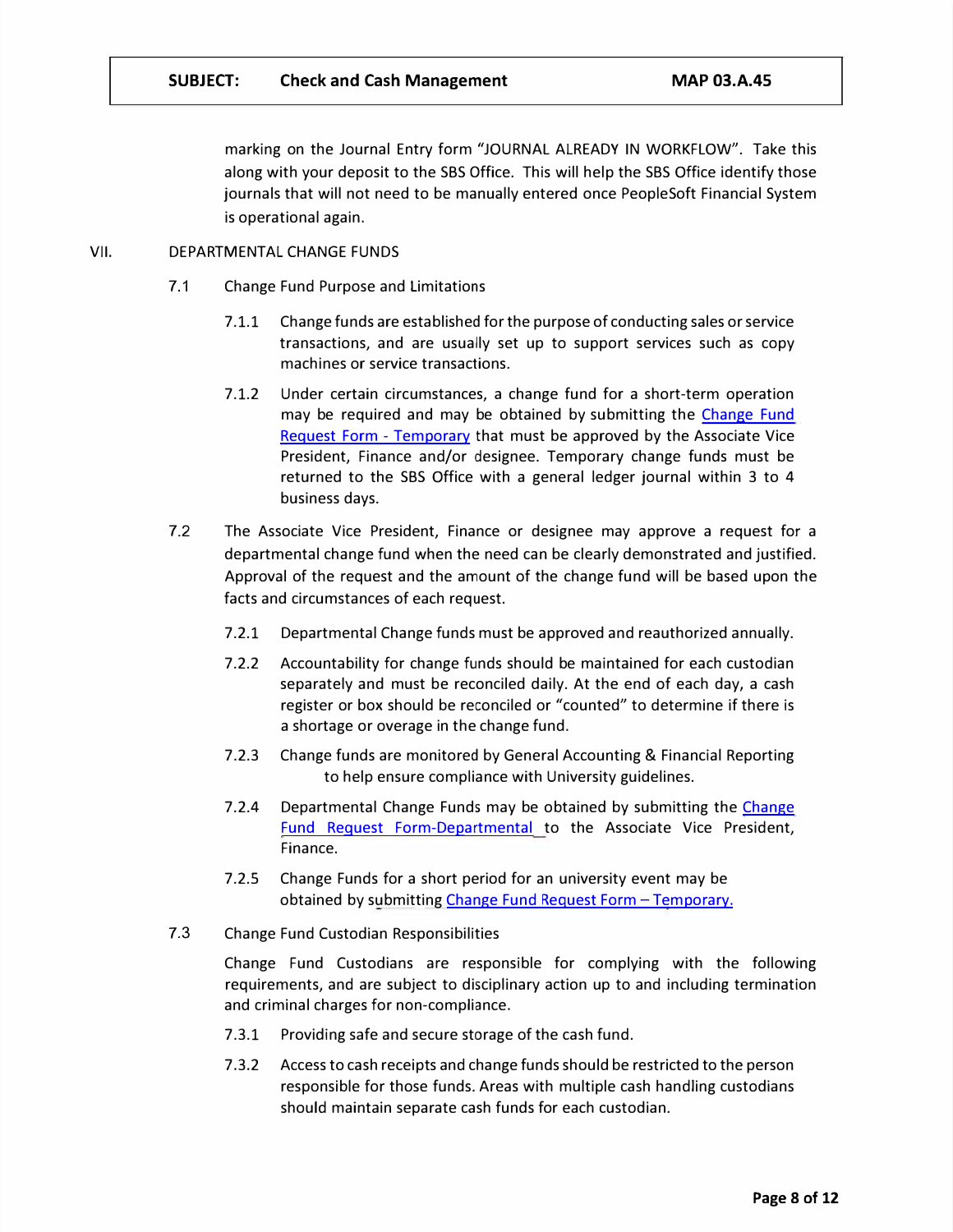- 7.3.3 Maintaining proper documentation.
- 7.3.4 Notifying General Accounting & Financial Reporting (through the College/Department Head) of changes in custodian, increases to fund, location of fund, cost center used, or changes in the physical security of the fund.
- 7.3.5 Ensuring that cash and cash equivalents handled by other employees (for segregation of duties or temporary employees involved in cash handling) follows university cash handling policies. All employees authorized to handle cash must take online certification training prior to handling cash.
- 7.3.6 Make prior arrangements for a temporary custodian during any absences.
- 7.3.7 Reporting theft of funds or overages/shortages in accordance university guidelines.
- 7.3.8 Balancing and documentation of balancing is to be maintained.
- 7.3.9 Obtaining reauthorization for the fund each year.
- 7.3.10 Returning the fund to SBS when the need for the fund expires.
- 7.4 Request to Establish or Modify a Departmental Change Fund

The Change Fund Request [Form-Departmental](https://www.uhcl.edu/about/administrative-offices/finance/documents/change-fund-request-form-department.pdf) must be submitted to the Associate Vice President, Finance for:

7.4.1 The Establishment or Modification of a Change Fund and must include:

A justification memo, including the following information:

- Detailed explanation of the need for a cash fund.
- Justification for the infeasibility of alternative methods of procurement.
- Estimated activity level.
- Name of proposed fund custodian.
- Description of safeguarding methods.
- The form and justification memo must be approved by the College/Division head or their designee who is ultimately accountable for proper use, safeguarding, and documentation of the fund.
- Proof that the new fund custodian has completed online Change Fund training prior to the submission of the request.

The Associate Vice President, Finance will review the request and approve or deny based on the individual facts and circumstances. The change fund request forms will be returned to the requesting individual/department indicating approval or denial, and should be submitted to General Accounting & Financial Reporting or Student Business Services (for temporary change funds).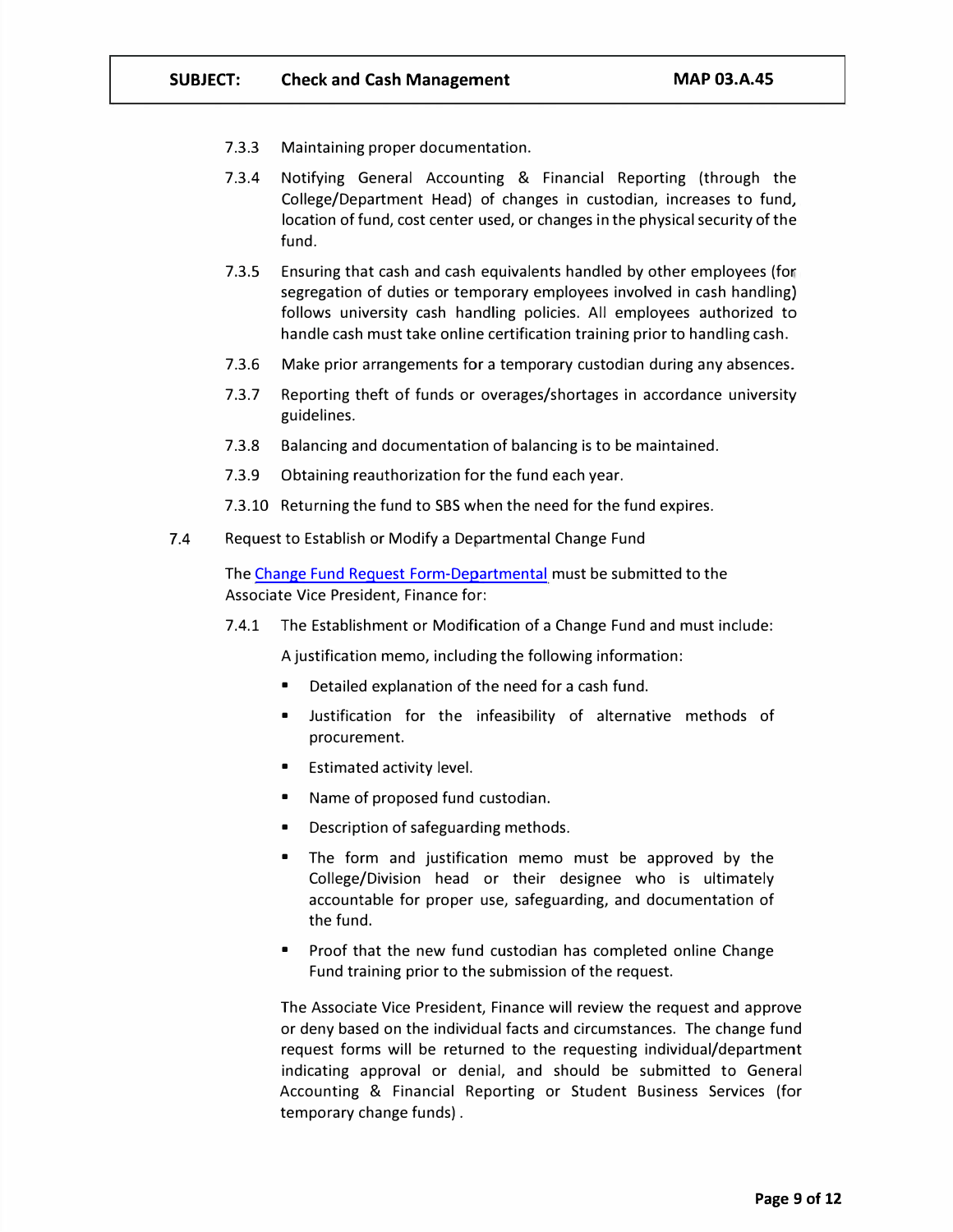If the request is approved, Departmental custodian contacts the SBS Office with the approved Change Fund Request Form. The SBS Office representative prepares cash denominations as specified by the custodian.

The SBS Office representative disburses funds to the departmental custodian, obtains departmental custodian acknowledgement of receipt of funds and prepares journal with appropriate scanned backup supporting documentation in PeopleSoft Financial System.

7.4.2 Annual Review and Reauthorization of Change Funds

No later than November each year after completion of required online mandatory training.

7.4.3 Closing a Departmental Change Fund

When a department determines that its change fund is no longer required, the department should: Prepare a journal entry to record the deposit of the change fund by debiting UHCL Operating Bank, Account 10610 and crediting account 10103 (change fund) and departments local fund cost center. Scan and upload deposit coversheet, and appropriate backup supporting documentation to the journal. Follow standard deposit procedures.

#### VIII. ONLINE TRAINING INFORMATION

- 8.1 In addition to completing the Cash [Handling Authorization](https://www.uhcl.edu/about/administrative-offices/finance/documents/cash-handling-authorization-form.pdf) Form (which applies to handling all types of university funds in any form), all university employees handling university funds receipts or processing deposits must complete the online training and must retake these courses annually.
	- 8.1.1 Courses Complete, detailed course descriptions can be found [here.](https://uh.edu/adminservices/training/mandatoryfinance.htm)

Cash/Check/Credit Card Handling courses available (employees should only sign up for one of the first two below):

*"xx" refers to the current fiscal year. CF1910 would be an FY19 course.* 

- CFxx10 FYxx-Change Fund & Cash Security (applies to cash, check, money order, etc.) or
- CFxxll FYxx-Change Fund, Cash & Deposit Security (includes everything from CFxxlO plus deposit information)
- 8.1.2 Additional courses which may be required, depending on an employee's job functions:
	- SFxx07 Credit Card Processing (employees who process credit card transactions (i.e., receive, handle, or send credit card information) for departments that accept credit card payments; those employees' supervisors, business assistants or any others who oversee credit card operations in a UHCL department)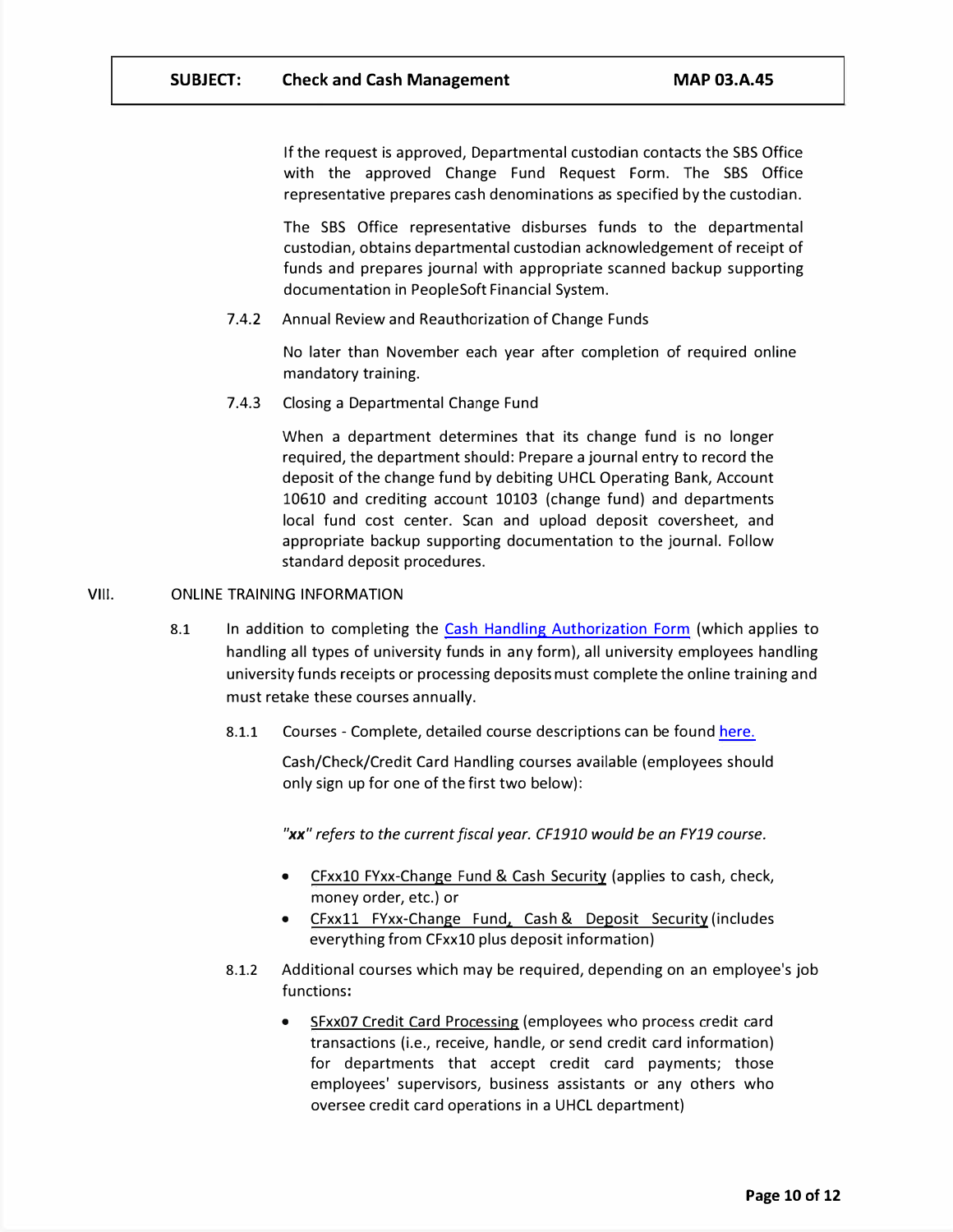- SFxx08 Credit Card Accounting (Employees who create journals to record credit card receipts for departments that accept credit card payments; those employees' supervisors, business assistants or any others who oversee credit card operations in a UHCL department)
- SFxx09 Credit Card Data Security (Employees who have access to sensitive credit card information, such as the full account number received by their department for credit card transactions; those employees' supervisors, business assistants or any others who oversee credit card operations in a UHCL department)
- 8.2 UHCL employees have the capability of registering for finance training themselves through PASS. For Course Enrollment instructions [click here.](https://uh.edu/adminservices/PASS/trainingenrollment.htm)

After an employee registers, he/she will receive a confirmation email. Disregard the fact that it says the Class Date is  $8/31/xx$ . To take the training, the employee should log in to: [http://login.tap.uh.edu.](https://login.tap.uh.edu/login.php) The training course should be available in the employee's TAP within 1-2 days after registering.

- 8.3 These courses are available online year-round. Supervisors and/or Business Administrators are encouraged to instruct employees to sign themselves up either:
	- 8.3.1 When a new employee starts and has job duties requiring any of these trainings or;
	- 8.3.2 When an existing employee's job duties change and the new duties require these trainings.

These are individual online courses. Unless these are being taken during the annual mandatory training cycle, each employee may complete these at their own pace and may start anytime. Employees must have completed the training prior to handling university funds.

#### IX. REVIEW AND RESPONSIBILITY

Responsible Parties:

Associate Vice President, Finance

Review:

X.

 $\frac{2}{\sqrt{2}}$ 

Approved:

APPROVAL

Mark Denney Vice President, Administration and Finance

Every five years on or before March 1

Jaa K. Blake Dr. Ira. Blake

President

**Dec 4, 2020** 

Date: